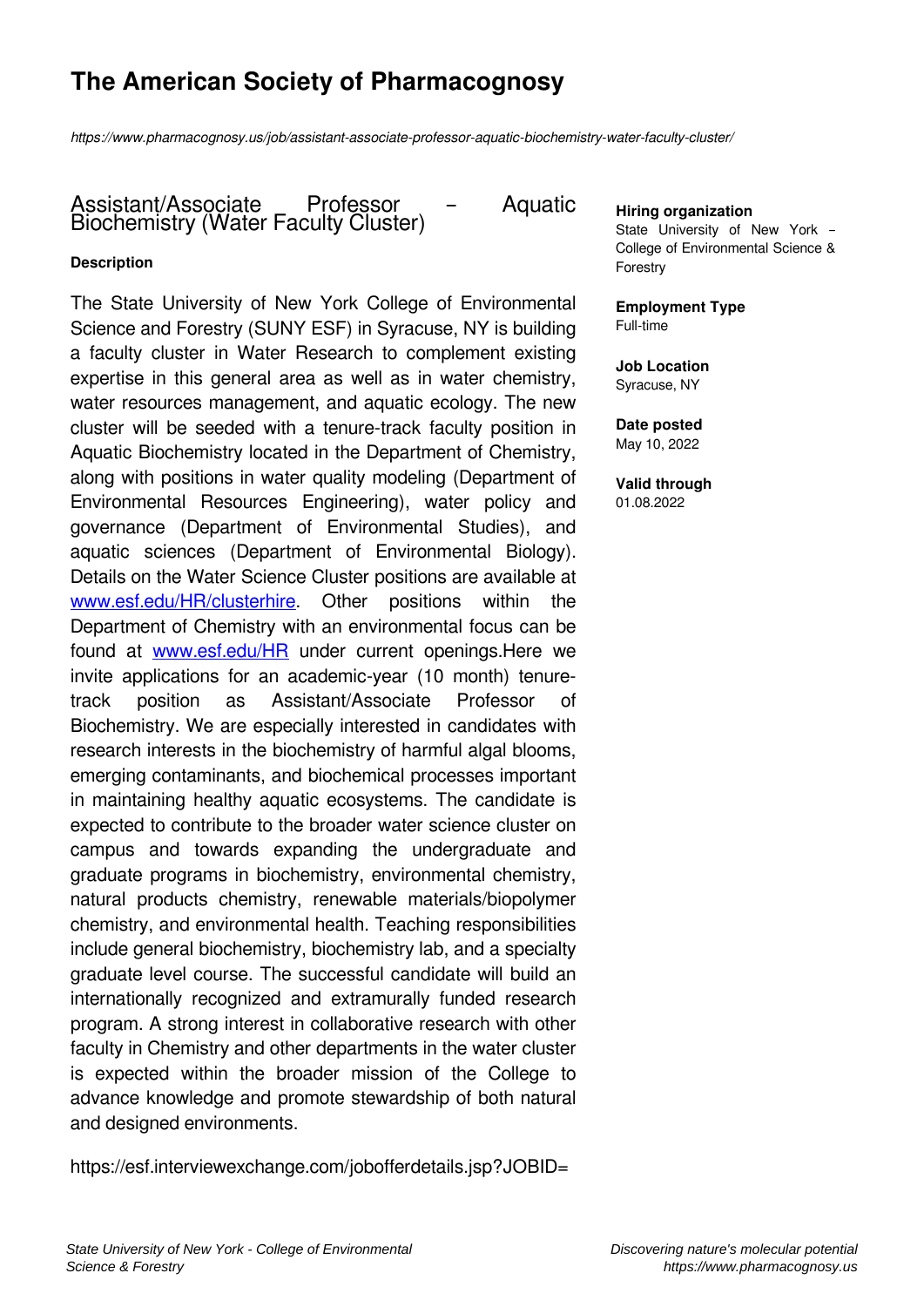## 147182

**Application Procedure:** Application materials must be submitted online at <http://www.esf.edu/hr/> and should include: (1) a cover letter summarizing qualifications and interest in the position, (2) curriculum vitae, (3) statement of research interests and experience, (4) statement of teaching philosophy and experience, and (5) the names of three professional references.

## **Responsibilities**

The workload for this position is 40% teaching, 50% research, and 10% service. Teaching responsibilities include an undergraduate level course in biochemistry, biochemistry laboratory and specialty graduate level biochemistry courses. Service responsibilities include advising undergraduate students in the Department of Chemistry, mentoring graduate students at the Masters and Doctoral levels, and participating in departmental, college and community services.

### **Qualifications**

Required Qualifications:

- PhD in Chemistry, Biochemistry, or a related field· Strong record of publication
- Evidence of potential to secure external funding to support research

Preferred Qualifications:

- One or more years of postdoctoral experience and a proven track record in either biochemical or chemical research
- Evidence of effective teaching and mentoring
- Evidence of strong lab research experience with some field research experience
- Evidence of collegiality and dedication to professional service
- Demonstrated ability to communicate science effectively to multiple constituencies
- Demonstrated experience fostering an inclusive environment, working with people from diverse backgrounds, and incorporating diverse perspectives in research

### **Contacts**

Questions about this position can be directed to Dr. Gregory Boyer, Water Science Cluster Search Committee, at [glboyer@esf.edu](mailto:glboyer@esf.edu). Questions about the application process and document submission should be directed to [humanresources@esf.edu.](mailto:humanresources@esf.edu) **Application Deadline:** To ensure